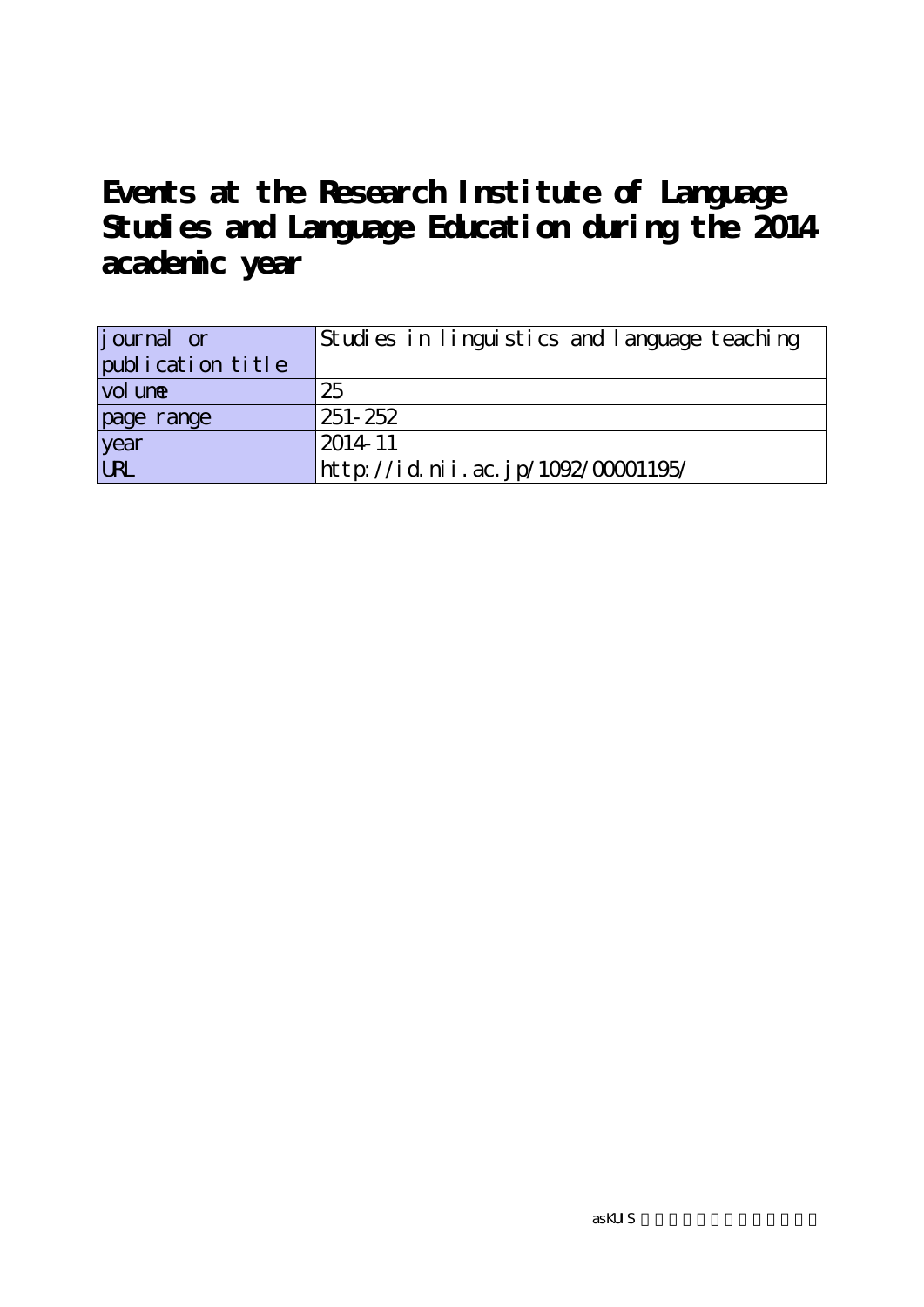# **Events at the Research Institute of Language Studies and Language Education during the 2014 Academic Year**

## **Invited Lecture:**

*January 20, 2015*

Dr. Jeremie Seror (University of Ottawa)

"Learning to write in digital spaces: Implications for the second language learning"

## **"Bag Lunch" Seminars:**

*June 4, 2014*

David Faulhaber

"Reimagining error treatment in L2 writing with reformulative audio feedback"

*July 2, 2014*

Lucius Von Joo & Eric J. Hall

"Using student-generated images and video as a facilitator of metacognition" Yasuko Ito

"Japanese learners' listening to English connected speech"